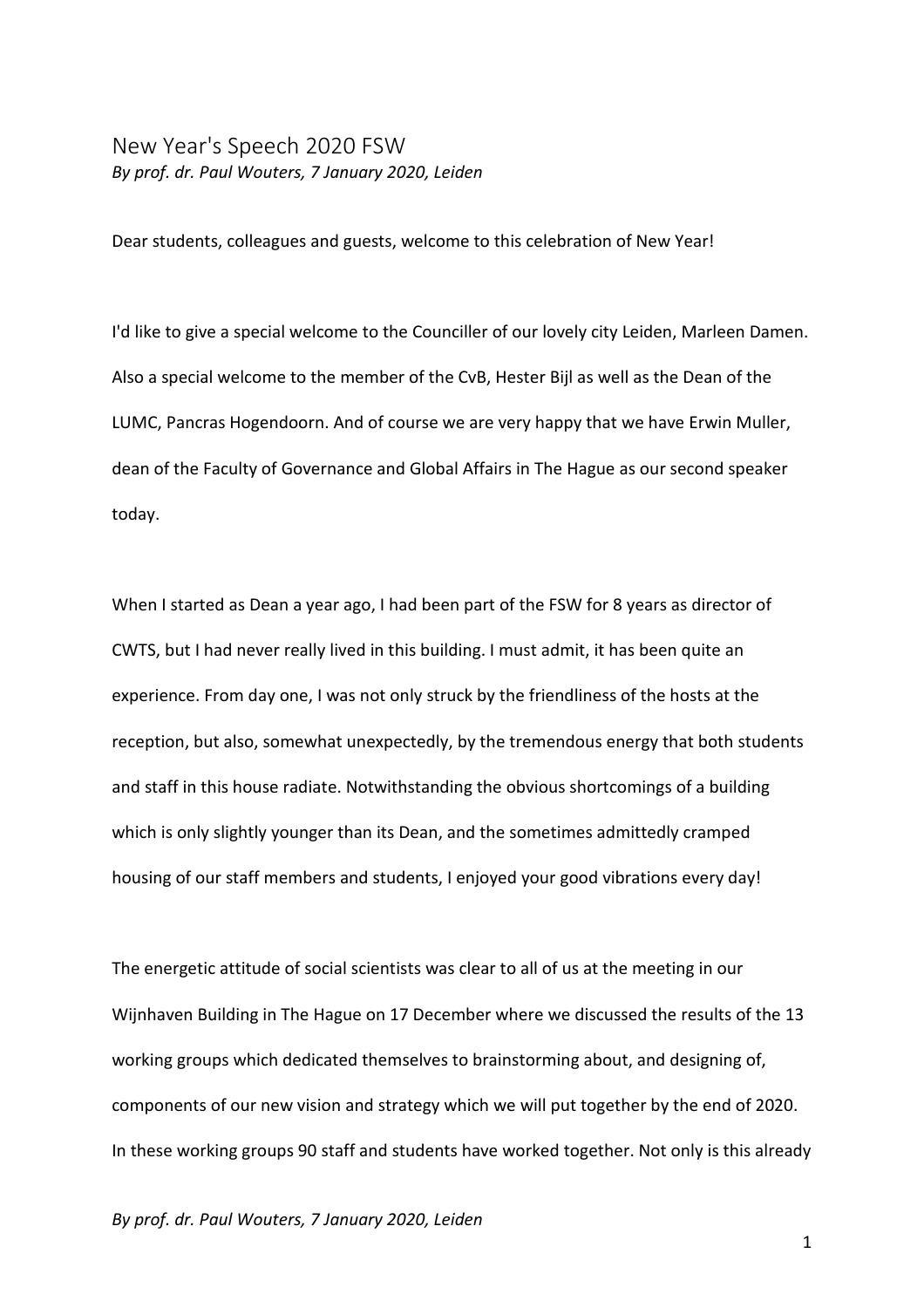an impressive number of participants (after all - aren't we already far too busy and overloaded with work?) - but even more important has been the experience of crossing the boundaries between institutes, disciplines and professional roles. Teachers and scholars, students, information professionals, researchers, institute managers, personnel advisers, financial specialists, and research policy advisors worked together *and they liked it (often more than they had anticipated)!* We now have about 80 slides with ideas about the following topics, all relevant to both the purpose of the social sciences and the way we organize daily life in our house: developing high-level career paths for scholars who wish to put teaching first; how can we use this building more creatively as a communication device?; open science and scholarship as the future way of working in research as well as teaching; new ways of evaluating and rewarding in research and teaching (and getting finally rid of the one-sided dominance of the Journal Impact Factor and other mindlessly implemented indicators); the future of interdisciplinary social science; societal impact of science or science and the city; what infrastructures do we need in the behavioural and social sciences?; how can we innovate our teaching methods?; wellbeing and working climate for students and staff in our faculty - and how inclusive as a culture are we really?; how does the identity of our teaching look like in the future?; and last but not least: how can we increase the fit of the services we provide as bureau of the FSW to the needs of our institutes, staff and students?

In the next few weeks we will sort these sometimes *very* creative ideas in three piles: low hanging fruit that we can harvest immediately; great ideas that need further development; and components we can carry to higher levels and include for example in the Strategic Plan of the university (which will also be formulated by the end of the year). To do this

*By prof. dr. Paul Wouters, 7 January 2020, Leiden*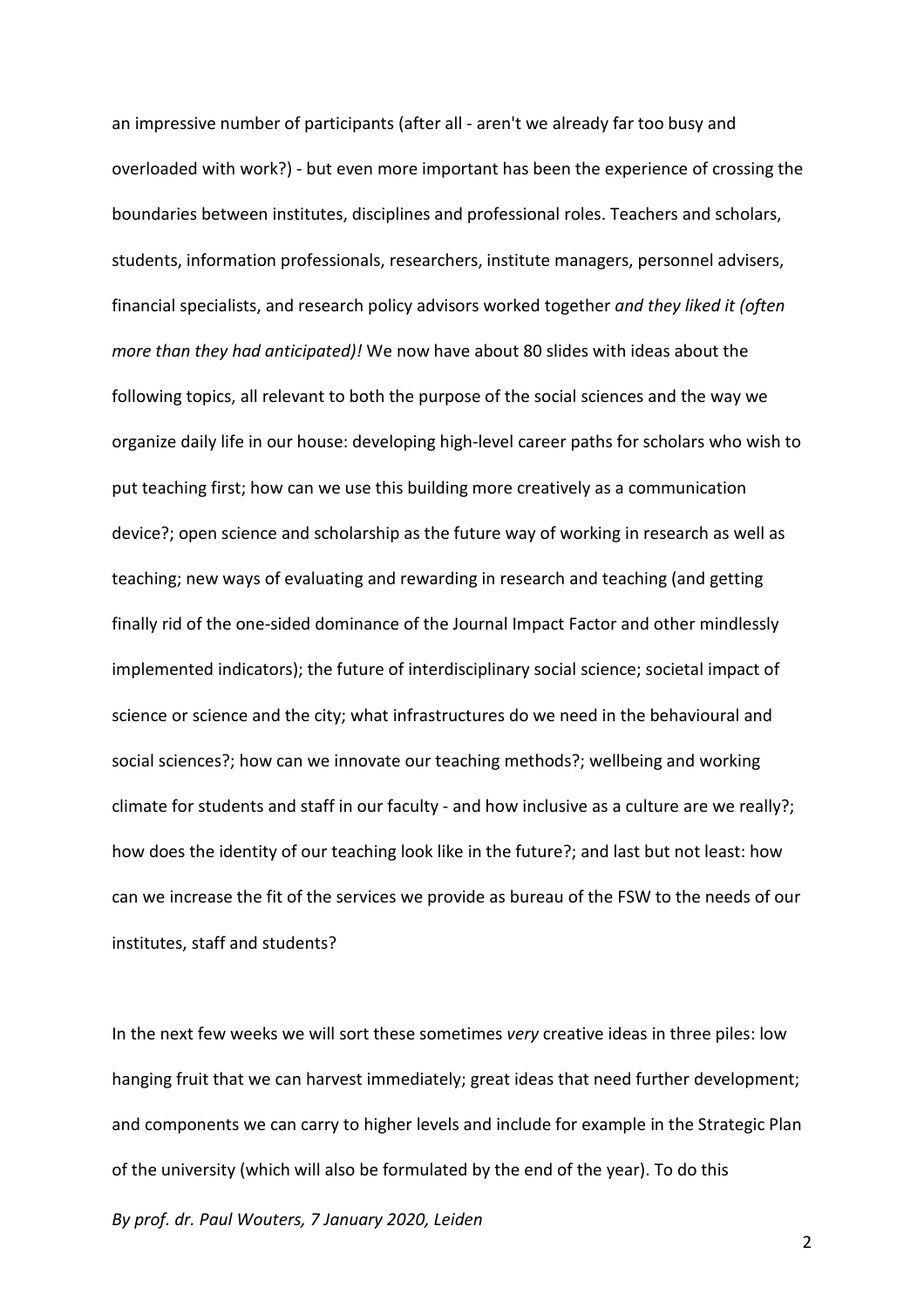thoroughly, we will expand the circle of staff and students involved in the vision and strategy project (in the end all of you will be part of it!) (but rest assured - in a gradual and relaxed way in order to keep it all doable.) But three themes already struck me as emerging from all groups. First: we have the luxury of an overload of creative people and linking them across boundaries does really generate additional value. Second: we have by far not enough connections with each other. For example, many great initiatives in our institutes are virtually unknown even one floor lower. And activities in one pillar of our services are not always well-known in neighbouring departments. Third: to free up this huge potential of synergy (which would give a strong boost to the quality and impact of our work), we need to make time, in other words: we need to slow down in order to reach a higher level of quality and perfection. Slow science is in the long term much better than science in haste.

*By prof. dr. Paul Wouters, 7 January 2020, Leiden* An important dimension which we currently do not make visible enough is the interdisciplinary nature of our research. Although our institutes carry field names (such as political science, or psychology), if we look closely into for example the externally funded projects, they are strikingly interdisciplinary. This is relevant, because the future of the social sciences will be shaped by the nature of its interdisciplinary connections, both within the domain of the social sciences and humanities and with technological, medical and nature science fields. As John Brewer, former chair of the British Sociological Association, has argued in his book "The Public Value of the Social Sciences", our complex knowledge and technology intensive societies need a new kind of social science. It is no longer enough to produce publications in specialized top-tier journals, we need to build on these small pieces of the puzzle to solve with colleagues from other fields a piece of the puzzle. And scholars and experts from the social sciences are needed to give meaning to the sometimes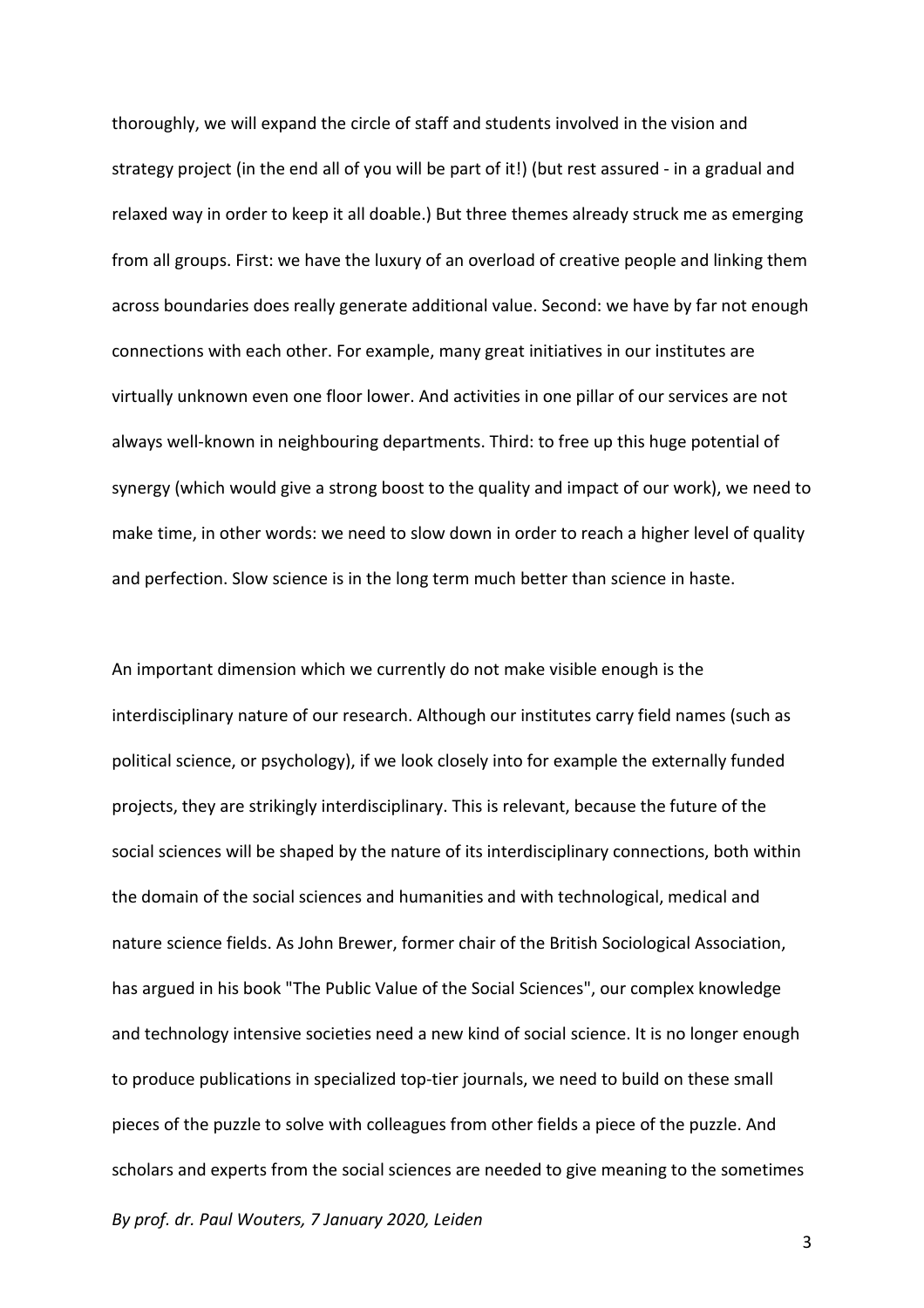baffling political, economic, and technological developments both in the Netherlands and internationally. For example, it does not make any sense to invest heavily in artificial intelligence and new types of robots without an advanced understanding and analysis of how these devices will become embedded in, and give rise to, complex institutional and social relationships. To put it even stronger: without a thorough social-scientific understanding, we wouldn't even know what technologies we should want to develop and create a market for. Not everything that is technologically possible is socially desirable.

Happily, our current research is already strongly interdisciplinary. To give this an even stronger stimulus, we have engaged in five new interdisciplinary research programmes in which we cooperate with all other faculties of Leiden University. They focus on respectively: migration and social citizenship; population health; artificial intelligence; liveable planet; and social resilience and security. This is part of a stimulus package funded by our own university of in total 21 million euro from 2020 to 2024. In these programs we will be able to create new intellectual partnerships with colleagues in the LUMC (with whom we have longstanding collaboration and also collaborate in the Campus The Hague), the faculties of the humanities, archaeology, and law, the natural sciences, and last but not least our colleagues from FGGA in The Hague. Expanding and further developing these initiatives will help us to overcome the pillarised nature that still characterizes the social and intellectual culture in some of the social sciences.

*By prof. dr. Paul Wouters, 7 January 2020, Leiden* I would like to emphasize that I see these developments in the framework of the larger scale collaboration with the universities of Rotterdam and Delft, LUMC and Erasmus MC in the LDE consortium. We are already quite active in the LDE centres and programs, such as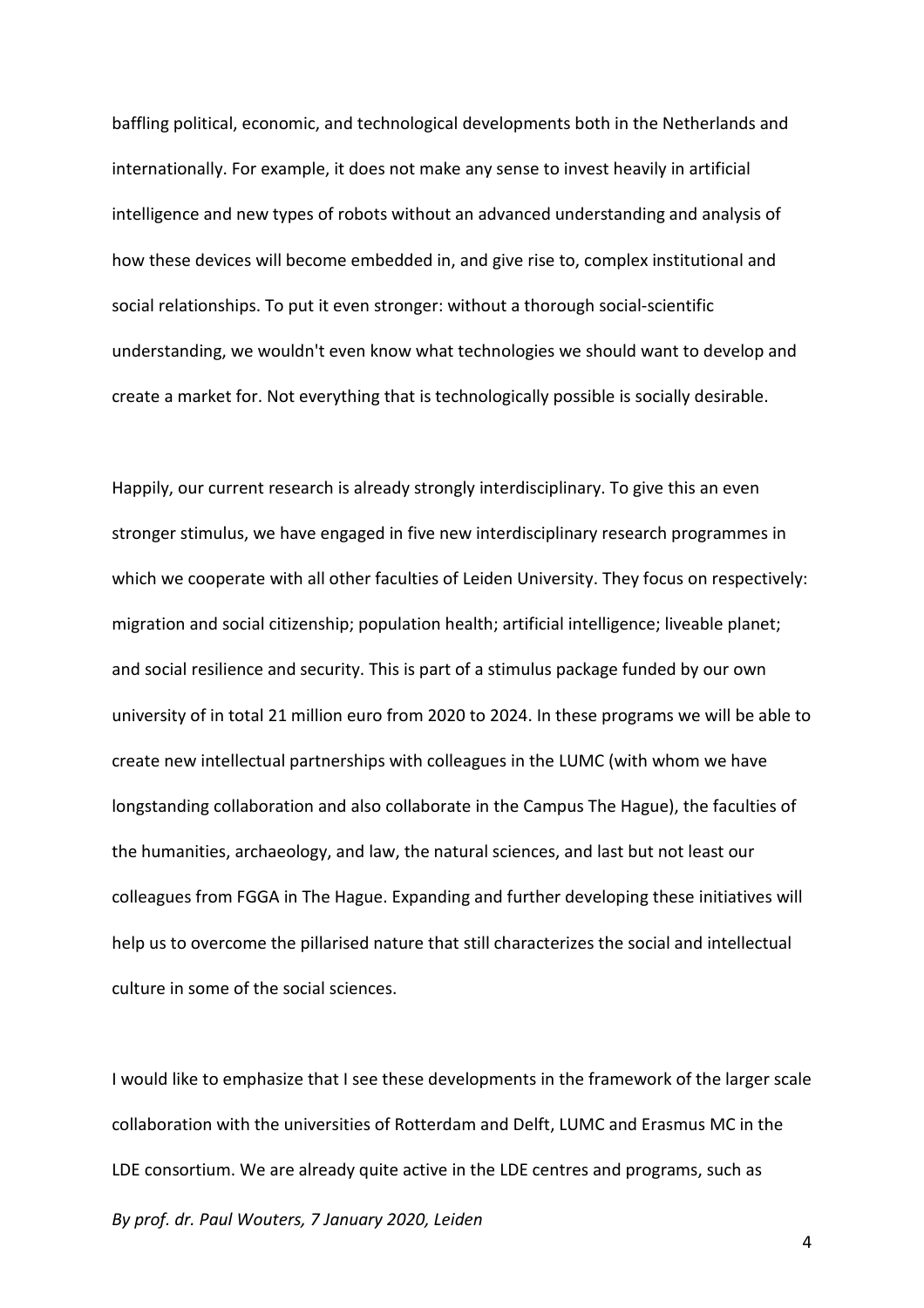Medical Delta, and Bold Cities, and we aim to contribute in the near future even more to LDE activities, for example around AI and sustainability. Looking at the faculties of social sciences in these three universities, it is striking how nicely they complement each other and how smooth already existing relationships between our social scientists and their colleagues in Rotterdam and Delft already are (such as shared supervision of PhD students).

If the future of social science lies in many important ways in its interdisciplinarity (with strong foundations in specialized methods and theories of course), then we also need a fundamentally open epistemic culture and an open attitude to society, in our case especially the cities of Leiden and The Hague. In other words, in open science and scholarship. Leiden University will launch a new approach to open science in March this year and this new program will be very compatible with, and give support to, the activities our Open Science Community Leiden has already developed in our faculty. In addition, we will intensify our effort to prepare the Leiden City of Science happening in 2022 which will occur together with the European Open Science Forum.

A fundamentally open and pro-active attitude has also characterized our response to the breach of scientific and academic integrity by a former assistant professor in our psychology institute. As I'm sure you will have read in the newspapers or on the web, the Academic Integrity Committee of the university published a harsh report on 11 November. Four breaches of academic integrity have been confirmed: (1) research with blood samples taken from test subjects without the approval of the Medical Ethical Committee (METC), (2) negligence in listing co-authors, (3) data manipulation, and (4) submitting grant applications with incorrect (incomplete and manipulated) research data. The complaint about this

*By prof. dr. Paul Wouters, 7 January 2020, Leiden*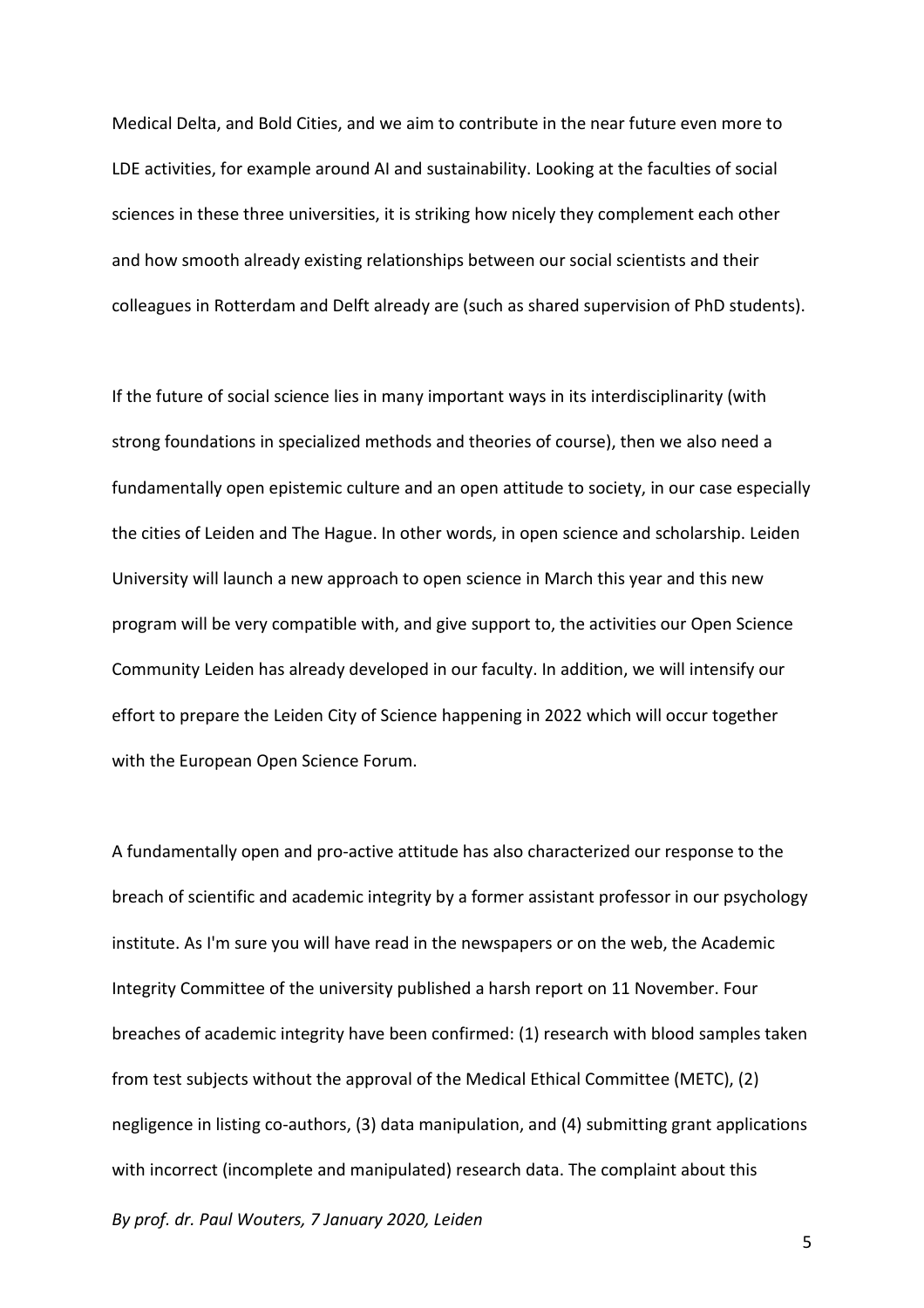behaviour was brought forward by three early career researchers who had been able to finally overcome their understandable hesitations to come forward with a complaint against their colleague and supervisor. On this basis, the scientific director of the institute was able (and willing) to file the formal complaint to the integrity committee.

As our emeritus professor in sociology Kees Schuyt makes clear in his recent book *Scientific Integrity. The Rules of Academic Research* (2019), transgression of academic norms is often linked to deficient or insufficient leadership and mentorship. The most important lesson we must draw from this case, which is by the way a human drama for all involved, is that we need to work on a more open and inclusive work ethic and work culture in our faculty and in the universities at large. As faculty board we have done our best to contribute to this, by *not* falling into the trap of three default responses that organizations often display when confronted with integrity complaints. The first response is not to take the complaints as serious as they are and/or not give whistleblowers the protection they need. We have taken the complaint very seriously indeed including all the consequences this has for our faculty. And we have done our utmost best to create a fair process for all and where it was in our sphere of influence to give the whistle blowers all the protection that is needed. The second trap for an organization is to adhere to the bad apple theory and pretend that this is just a case of a bad person while the rest of the university is quite OK. The problem with this approach is that the underlying systemic and cultural mechanisms which make it difficult to address possible breaches of integrity are not tackled. Each integrity problem is always the result of a complex interaction between system, culture, and personality characteristics. And certainly as social scientists we need to address this problem in its entirety. The third trap, and one we will need to evade in the next few years, is to try to implement a total

*By prof. dr. Paul Wouters, 7 January 2020, Leiden*